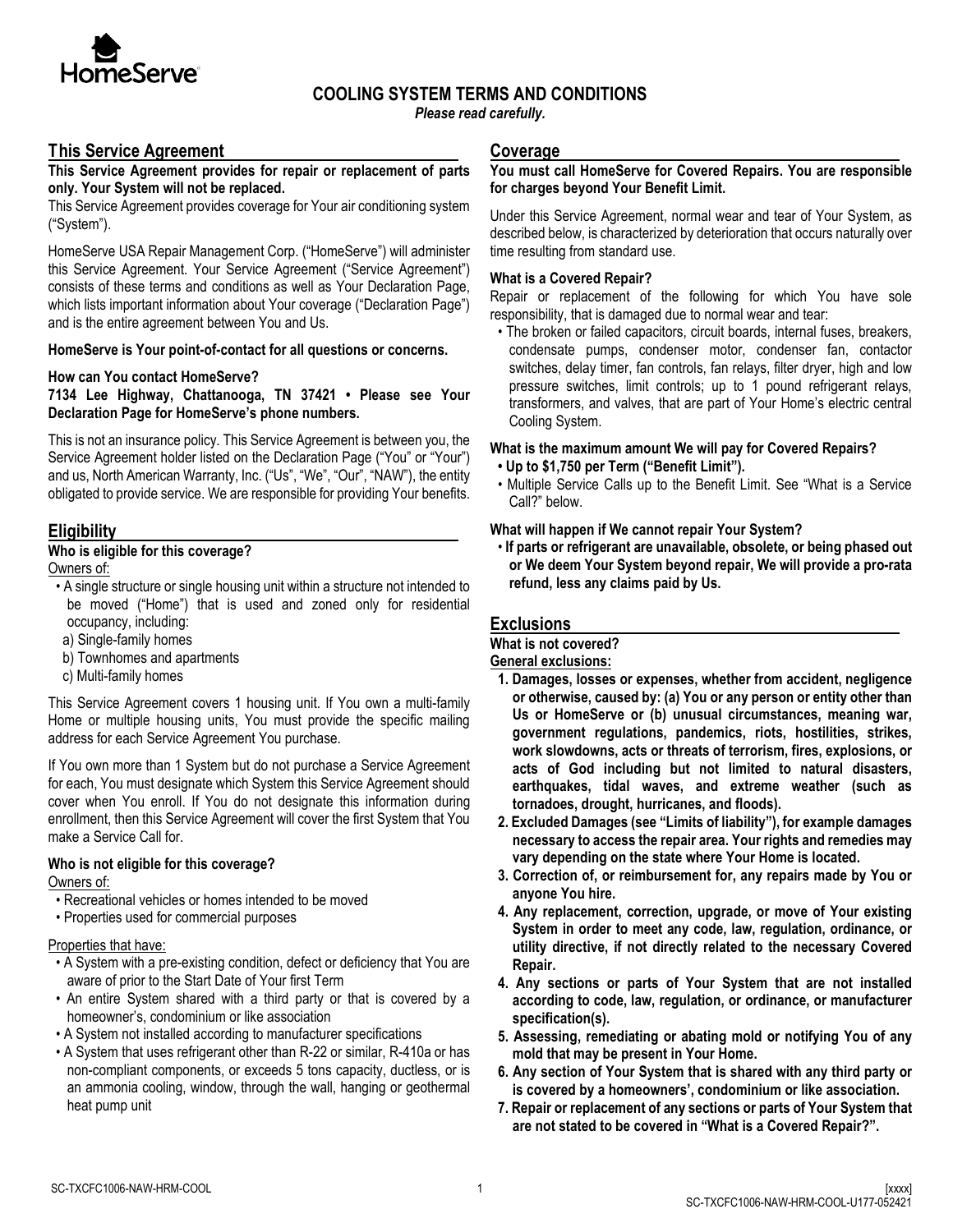#### **System exclusions:**

- **1. Air ducts, a/c coils, registers, grills, asbestos coverings, balancing of system, wiring and parts external to the unit, compressors or chillers, condenser casings, condenser coils, evaporator coils, metering systems/TXV valves, refrigerant for maintenance recharges, thermostats, or thermostat wiring.**
- **2. Disconnect boxes and all wiring, breakers and switches contained within them.**
- **3. Refrigerant conversions.**

# **Service Calls**

### **What is a Service Call?**

A visit to Your Home by one of HomeServe's approved technicians where either work is performed to diagnose and complete a single Covered Repair or it is determined that the repair is not covered ("Service Call").

## **Do You have to pay anything for a Service Call?**

There is no fee to make a Service Call.

### **When can You request a Service Call?**

There is an initial period of 30 days during which You will not be able to request a Service Call ("Waiting Period"), giving You less than 12 full months of coverage in the first Term. Upon renewal (if applicable), there will be no Waiting Period.

## **How can You request a Service Call?**

Call HomeServe and a service representative will schedule a Service Call. You will not be reimbursed for work not authorized by HomeServe. Technicians must have safe and clear access to, and safe working conditions at and around, the work area. In order to make a Service Call Your Service Agreement must be active and You must be current with Your payment(s) of the amount You agree to pay for this Service Agreement, as listed on Your Declaration Page ("Price"). Whether Your System is to be repaired or replaced is entirely within the discretion of HomeServe.

### **What is the Covered Repair Guarantee?**

For 12 months, We will arrange at Our expense and choice for repair or replacement of Covered Repairs which are defective in materials or workmanship ("Covered Repair Guarantee"). We disclaim any and all statutory or common law warranties (whether express or implied) other than the Covered Repair Guarantee and any implied warranties that cannot be excluded under applicable law.

## **Term, cancellation and renewal**

## **When does this Service Agreement start and how long is it?**

Your Service Agreement begins on the start date listed on Your Declaration Page ("Start Date") and continues for 12 months ("Term").

## **Can You cancel?**

You may cancel at any time by either calling HomeServe or going online to https://www.homeserveusa.com/cancel.

- If You cancel within 30 days of the Start Date, You will receive a full refund less any claims paid by Us.
- If You cancel more than 30 days after the Start Date, You will receive a pro-rata refund less any claims paid by Us.
- If Your local utility or municipality provides similar coverage to You at no charge and You cancel, We will refund the payments You have made less any claims paid by Us. You may be required to provide evidence of the similar coverage.

### **Can We cancel?**

• We may cancel, with no less than 15 days' notice to You: (a) for nonpayment of the Price; (b) if We find that You already have coverage that is the same or similar to the coverage provided by this Service Agreement; (c) if We find that You are ineligible for this coverage; or (d) for Your: (i) fraud; or (ii) misrepresentation of facts that are material to this Service Agreement or benefits provided under it.

• We may cancel for any other reason on 60 days' notice to You.

If We cancel for (a), no refund will be given. If We cancel for (b) or (c), We will refund the payments You have made less any claims paid by Us. In all other cases You will get a pro-rata refund less any claims paid by Us.

You will be notified in writing prior to cancellation. The notice will tell You when Your Service Agreement will be cancelled and why it has been cancelled. The notice period begins when We send the notice to You.

## **Will this Service Agreement automatically renew?**

**Unless You tell Us otherwise, Your Service Agreement will automatically renew at the end of every Term for another 12 months at the then-current renewal price.** We may change the price at renewal. We reserve the right to not offer this Service Agreement upon renewal.

## **Other terms**

### **How can You contact NAW?**

175 West Jackson Blvd., 8th Floor, Chicago, IL 60604 • 1-866-918-4680

## **Receiving documents electronically**

If You consent to electronic delivery, You can receive Your Service Agreement and all related documents to the email address listed on Your Declaration Page ("Email Address"). To update Your Email Address or discontinue electronic delivery of Your documents You can call HomeServe or update Your preferences in Your website profile at www.homeserveusa.com.

#### **Privacy policy**

HomeServe is serious about the private nature of Your personal data. Please read their Privacy Policy, a link to which can be found at the bottom of every page at www.homeserveusa.com, carefully to fully understand how they collect, share, and protect personal data about You. You can also call HomeServe to request a copy.

#### **Assignment/Amendment**

We may assign this Service Agreement, in whole or in part, at any time without prior notice to You. We may change this Service Agreement (including the Price) and delegate any of Our obligations at Our sole discretion and without Your consent provided We give You 30 days' prior written notice of the changes. The changes will become effective 30 days after We send You the notice. You may not change this Service Agreement or delegate any of Your obligations.

### **Transfer**

You may not transfer this Service Agreement.

## **General**

Should any of these terms and conditions conflict with the laws of Your state they shall be deemed amended so as to comply with those laws. Should certain terms or conditions be held to be invalid or unenforceable, the remainder of these terms and conditions shall remain valid.

### **Responsibility for benefits owed to You**

Our obligations under this Service Agreement are insured under a service contract reimbursement insurance policy. If We fail to pay or to deliver service on a claim within 60 days after proof of loss has been filed, or in the event You cancel and We fail to issue any applicable refund within 60 days after cancellation, You are entitled to make a claim against the insurer, Virginia Surety Company, Inc., 175 West Jackson Blvd., 8th Floor, Chicago, IL 60604, 1-800-209-6206.